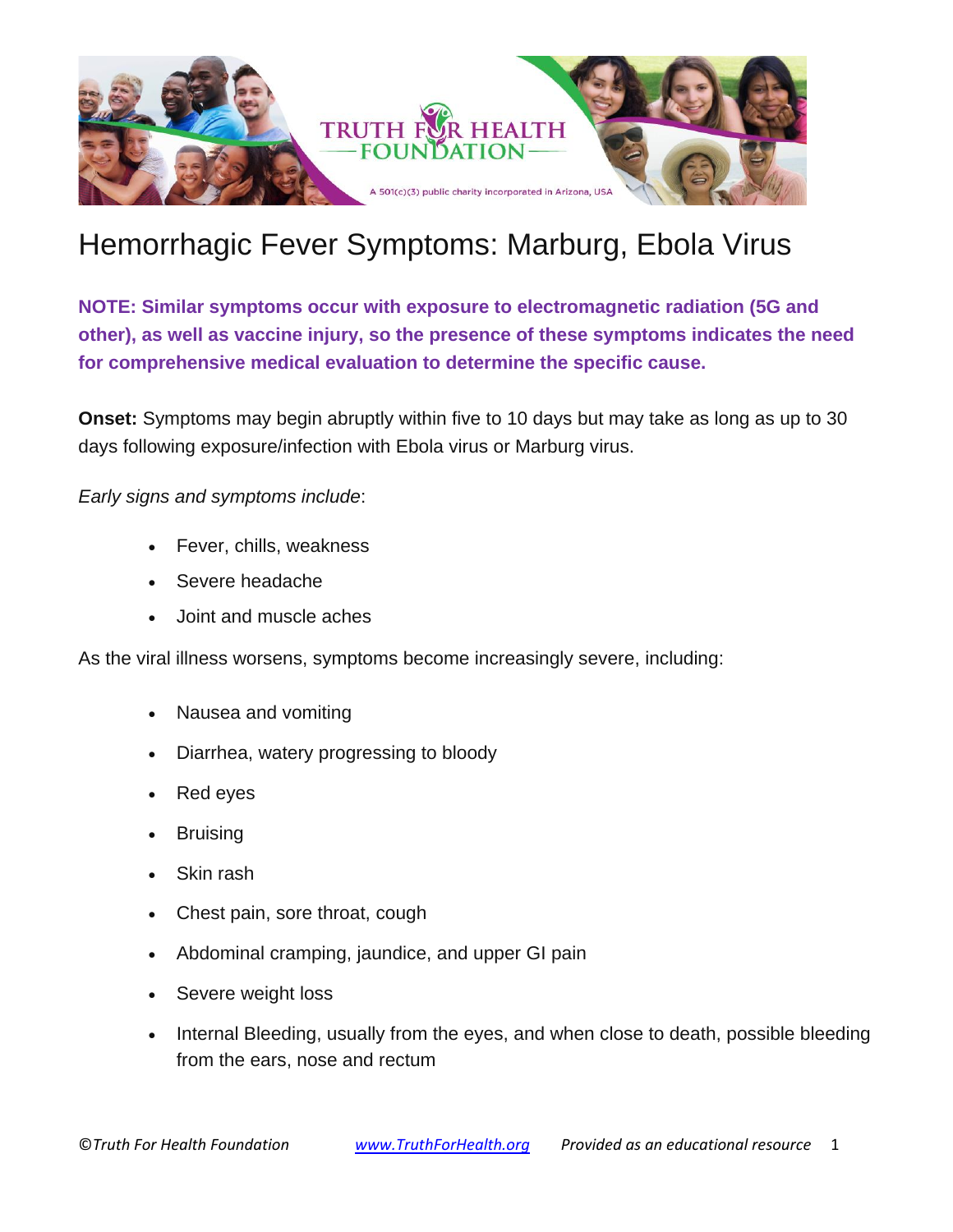

As the illnesses progress, symptoms and signs become more severe:

- Bleeding, leading to hypovolemic shock
- Delirium, seizures, coma, and death

**Complications in Survivors:** Recovery can be long and slow since the viruses remain in the body for weeks. It may take months to regain weight and strength. People may experience:

• *diffuse muscle weakness, severe fatigue, sensory changes/nerve damage, headaches, hair loss, inflammation of eyes, heart, lung, kidney, liver (hepatitis), ovaries and testicles*

#### **PRE-EXPOSURE PROPHYLAXIS and EARLY TREATMENT OPTIONS: Marburg, Ebola**:

**Rx Medications:** (see NIH studies):

- *Albendazole* (FDA-approved "de-wormer"): 400 mg once when using for parasites; available in the USA by prescription, dosing frequency not established for Marburg virus
- *Mebendazole* (FDA-approved "de-wormer"): 100 mg BID for 3 days when using for parasites; available in the USA by prescription; dosing frequency not established for Marburg virus
- *Fenbendzole* (same class of medicines as above, but it is an approved *Veterinary* product, not approved for human use, available on-line
- *Hydroxychloroquine and IVM*, in dosing similar to COVID, have been reported to help in the Hemorrhagic fever family of viruses, which includes Marburg, Ebola, Lassa fever, and several others.

**Supplements and Nutraceuticals**: These have research-based evidence for anti-viral, antiinflammatory, immune-boosting, and neuro-protective benefits in the spectrum of viral illnesses that includes the Hemorrhagic Fevers, as well as the same benefits for COVID vaccine-injured patients, COVID illness, and radiation-induced illness.

We advise having your individual physician or other trusted health professional check blood levels of ones that may be detrimental if used in excessive amounts, such as Vit D, zinc, B6, B12, magnesium. Then an individual dose can be decided based on objective lab data.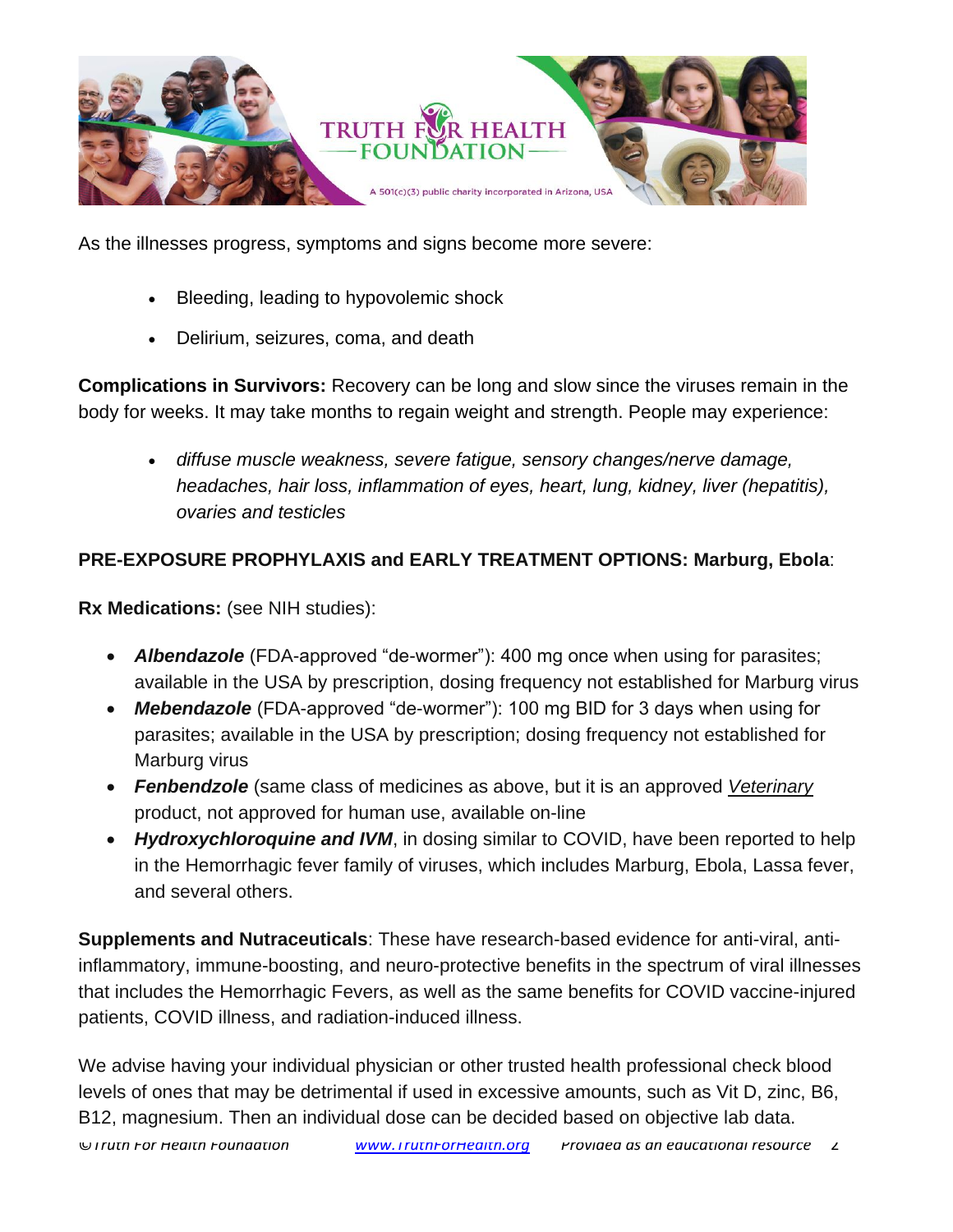

#### **Supplements and Nutraceuticals Basic List**:

- Vitamin D (in oil): 5000 IU AM and PM
- Zinc sulfate 220 mg daily (50 mg elemental zinc)
- N-acetyl cysteine (NAC) 600-1200 mg daily
- Vitamin C with bioflavonoids 2000 mg (increase if symptoms times a day
- Magnesium 400 mg once or twice a day
- B complex
- Immune-boost Mushroom complex powder (Lion's Mane, Turkey Tail, Reishi, Maitake, Chaga etc.)
- Aspirin 81 mg prevention dose, 325 mg full-strength anti-platelet dose (to reduce risk of blood clotting. If abnormal bleeding is happening, do NOT use aspirin, or supplements that have anticoagulant effects such as Vitamin E and fish oils).

#### **Antioxidant Boosters:**

- **Glutathione**
- Flavinoids with vitamin C
- Quercetin
- Green tea
- **Elderberry juice**
- $Co-O-10$
- Resveratrol 500 mg
- Monolaurin (derived from coconuts)
- Blackseed oil (N-sativa seed)

### **If Hospitalized:**

**Supportive hospital care**: maintain fluid balance, maintain blood pressure, oxygen therapy, replacing lost blood, controlling abnormal clotting/bleeding, treating secondary infections.

**Prescription medications** individually tailored to the specific medical problems: pressor agents, antibiotics, anti-virals, anti-inflammatory medicines, anti-coagulants and others. Some studies show effectiveness of fenbendazole, hydroxychloroquine, and ivermectin.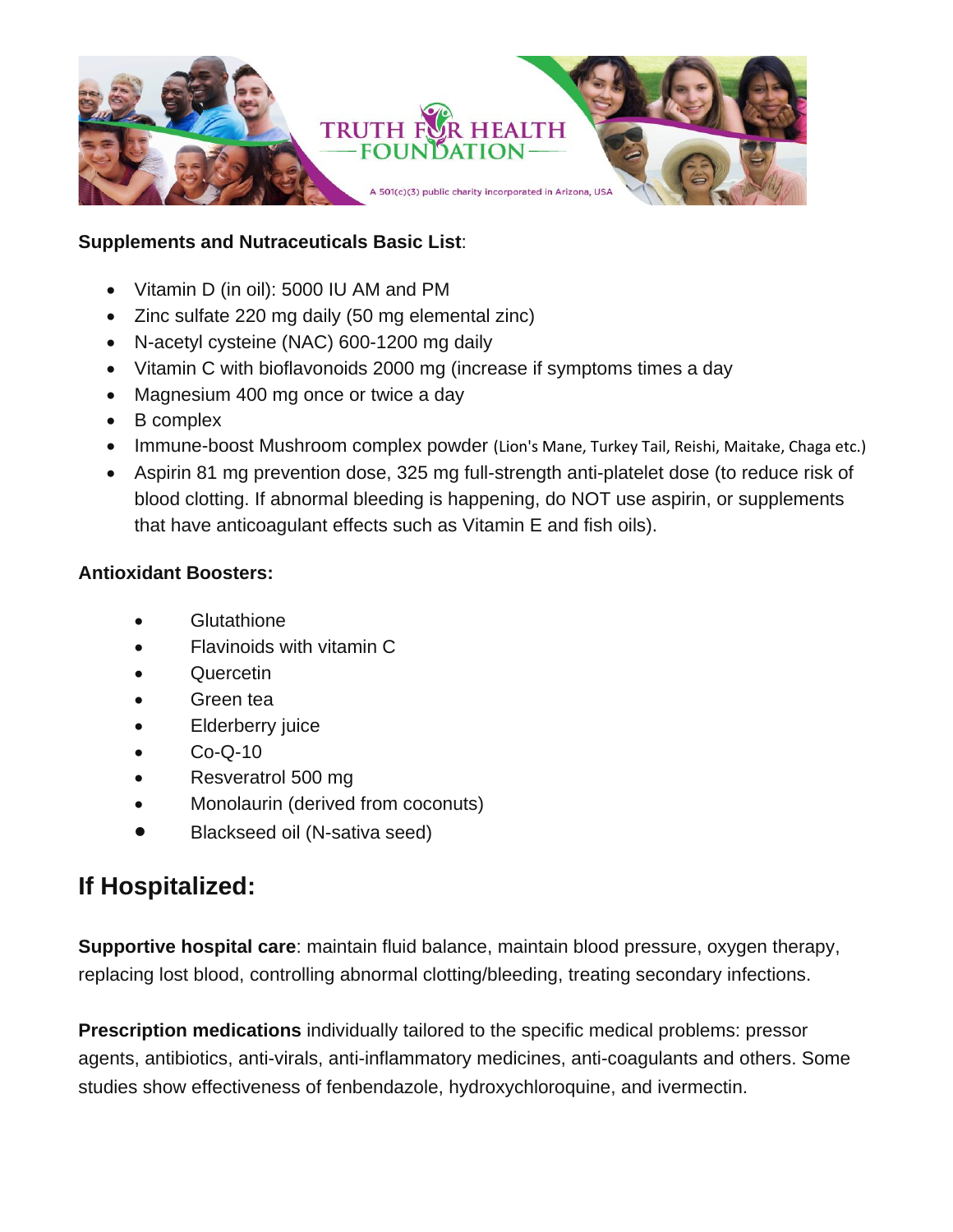

**Transmission:** Most hemorrhagic fevers, particularly Marburg and Ebola, are spread through person-to-person contact. The virus spreads when secretions (saliva, blood, vomit, stool, vaginal secretions, and semen) of a symptomatically infected person have contact with mucous membranes (mouth, nose, eyes or breaks in the skin) of someone who is uninfected. F Family members can be infected as they care for sick relatives or prepare the dead for burial. Healthcare personnel can be infected if not using proper protective equipment that covers them from head to toe. Hospitals often use the decontamination strategies below.

#### **Importance of hygiene practices and environmental management:**

The risk of spreading illness can be reduced by using good hand washing, avoiding contact with the "T" zone and quality environmental decontamination efforts. The "T" zone is an area of the face routinely touched during daily activity. This contact typically is unconscious or a result of habit. Most people think this happens only in children, but it is just as common in adults.

By paying close attention to your hand and finger contact with your eyes, nose and mouth, then working to change those habits, you can learn to limit exposure to infectious organisms. Always wash your hands before touching your eyes, nose and mouth, ESPESCIALLY when you are exposed to someone who is sick.



#### **Environmental Management: Decontamination Strategies Adaptable for Home Use**

At this time Chlorine dioxide solution (CDS) is the leading agent used for environmental decontamination to control the spread of Ebola outbreaks in West Africa by the US Miliary. Chlorine dioxide solution has been used safely and effectively in cleaning and sterilization efforts in the medical, agricultural, and industrial communities for decades.